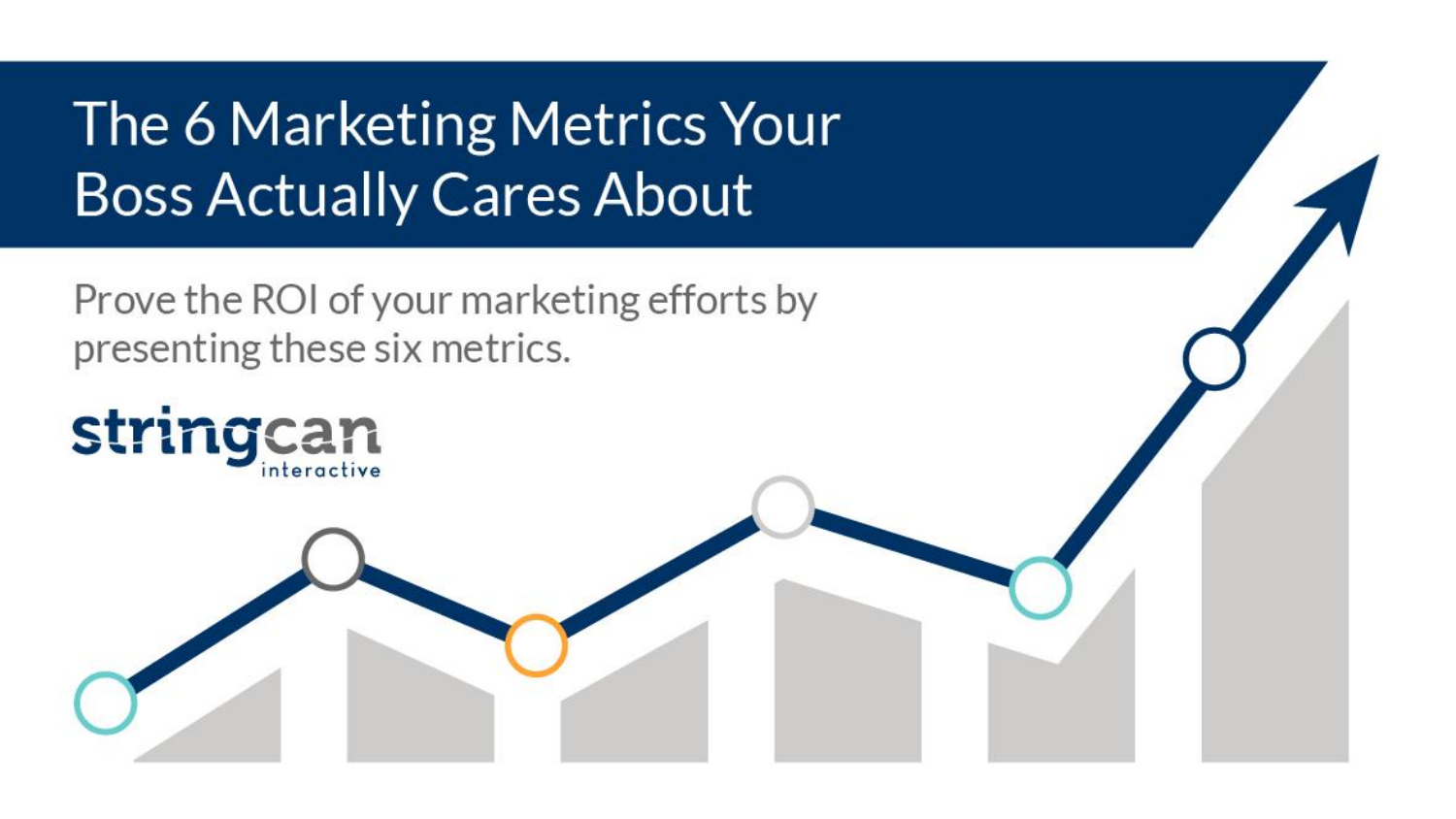### Introduction.

As marketers, we work tirelessly to move the needle on what often seems like a laundry list of metrics. We look at website visits, conversion rates, generated leads per channel, engagement on social media platforms, blog post shares, email click-through rates… and the list goes on and on. When the time comes to present the impact of your marketing efforts to your boss, you can't present him or her with everything you measure.

20

While many bosses theoretically understand that a solid marketing team can directly impact your company's bottom line, 73% of executives don't believe that marketers are focused enough on results to truly drive incremental customer demand.

When it comes to marketing metrics that matter to your execs, expect to report on data that deals with the total cost of marketing, salaries, overhead, revenue, and customer acquisitions. This guide will walk you through the six critical marketing metrics your boss actually wants to know.

#### Let's get started.

**ŒŦŖĸŊĿġĸŊĸŦŖ**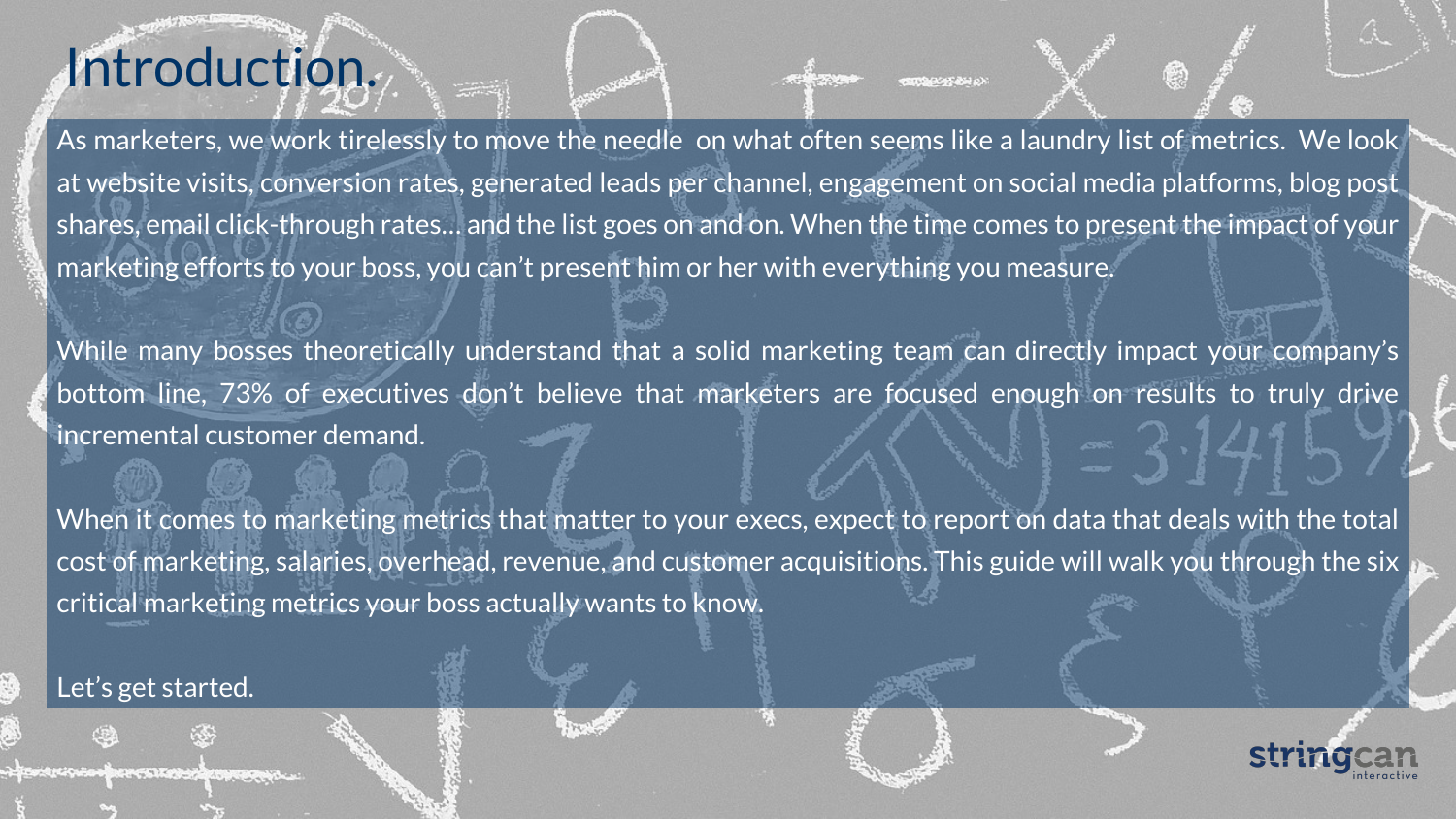### **Customer Acquisition Cost (CAC)**

**What It Is:** The Customer Acquisition Cost (CAC) is a metric used to determine the total average cost your company spends to acquire a new customer.

**How to Calculate It:** Take your total sales and marketing spend for a specific time period and divide by the number of new customers for that time period.



**Sales and Marketing Cost** = Program and advertising spend + salaries + commissions and bonuses + overhead in a month, quarter or year



**New Customers** = Number of new customers in a month, quarter, or year

**Formula:** sales and marketing cost ÷ new customers = CAC

**Let's Look at an** 



**What This Means and Why It Matters:** CAC illustrates how much your company is spending per new customer acquired. You want a low average CAC. An increase in CAC means that you are spending comparatively more for each new customer, which can imply there's a problem with your sales or marketing efficiency.

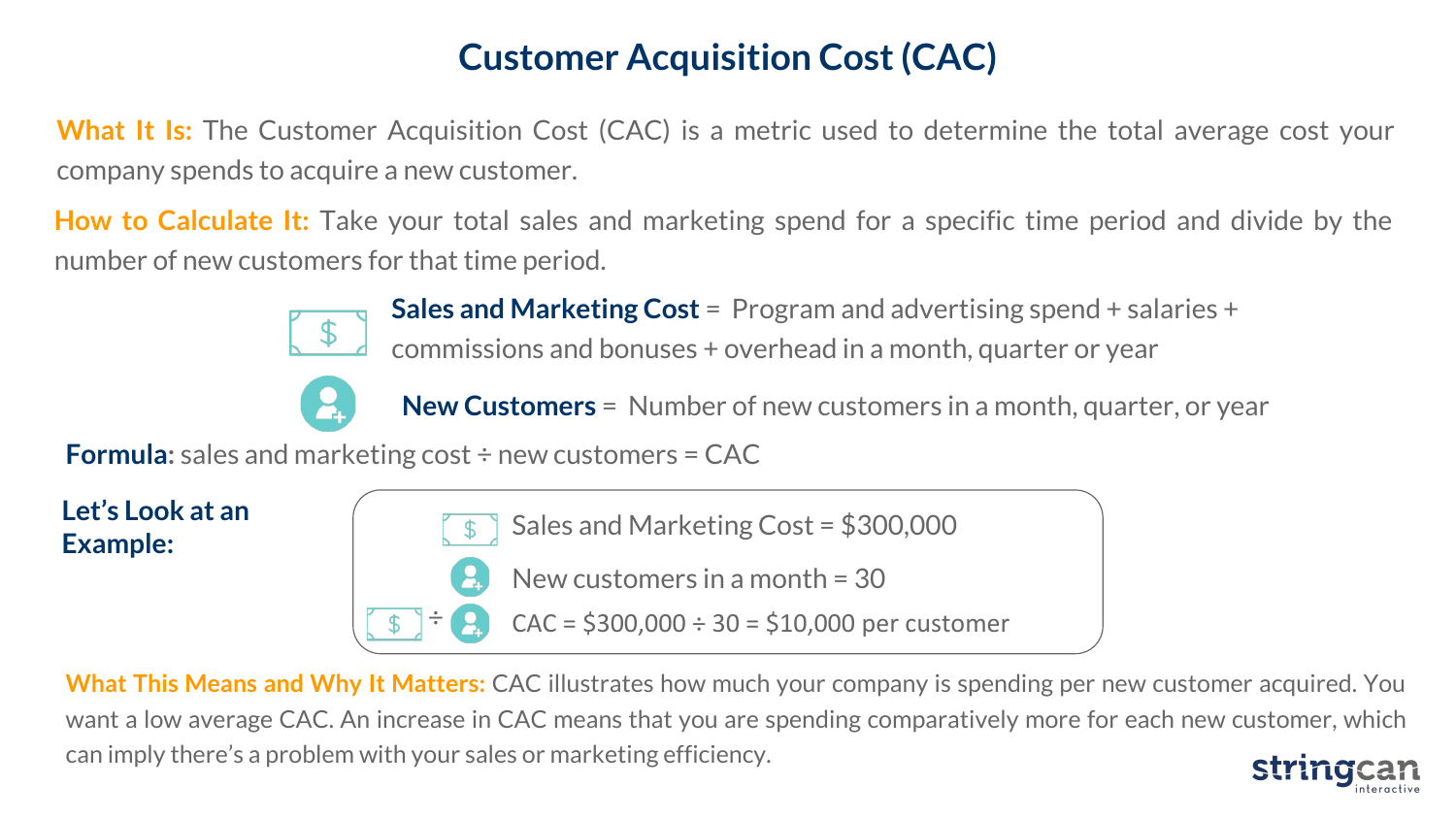#### **Marketing % of Customer Acquisitions Cost**

**What It Is:** The Marketing % of Customer Acquisition Cost is the marketing portion of your total CAC, calculated as a percentage of the overall CAC.

**How to Calculate It:** Take all of your marketing costs, and divide by the total sales and marketing costs you used to compute CAC.



**Sales and Marketing Cost** = Program and advertising spend + salaries + commissions and bonuses + overhead in a month, quarter or year



**Marketing Costs** = Expenses + salaries + commissions and bonuses + overhead for the marketing department only



**What This Means and Why It Matters:** The M%-CAC can show you how your marketing team's performance and spending impact your overall Customer Acquisition cost. An increase in M%-CAC can mean a number of things:

- 1. Your sales team could have underperformed (and consequently received) lower commissions and/or bonuses.
- 2. Your marketing team is spending too much or has too much overhead.

3. You are in an investment phase, spending more on marketing to provide more high quality leads and improve your sales productivity.

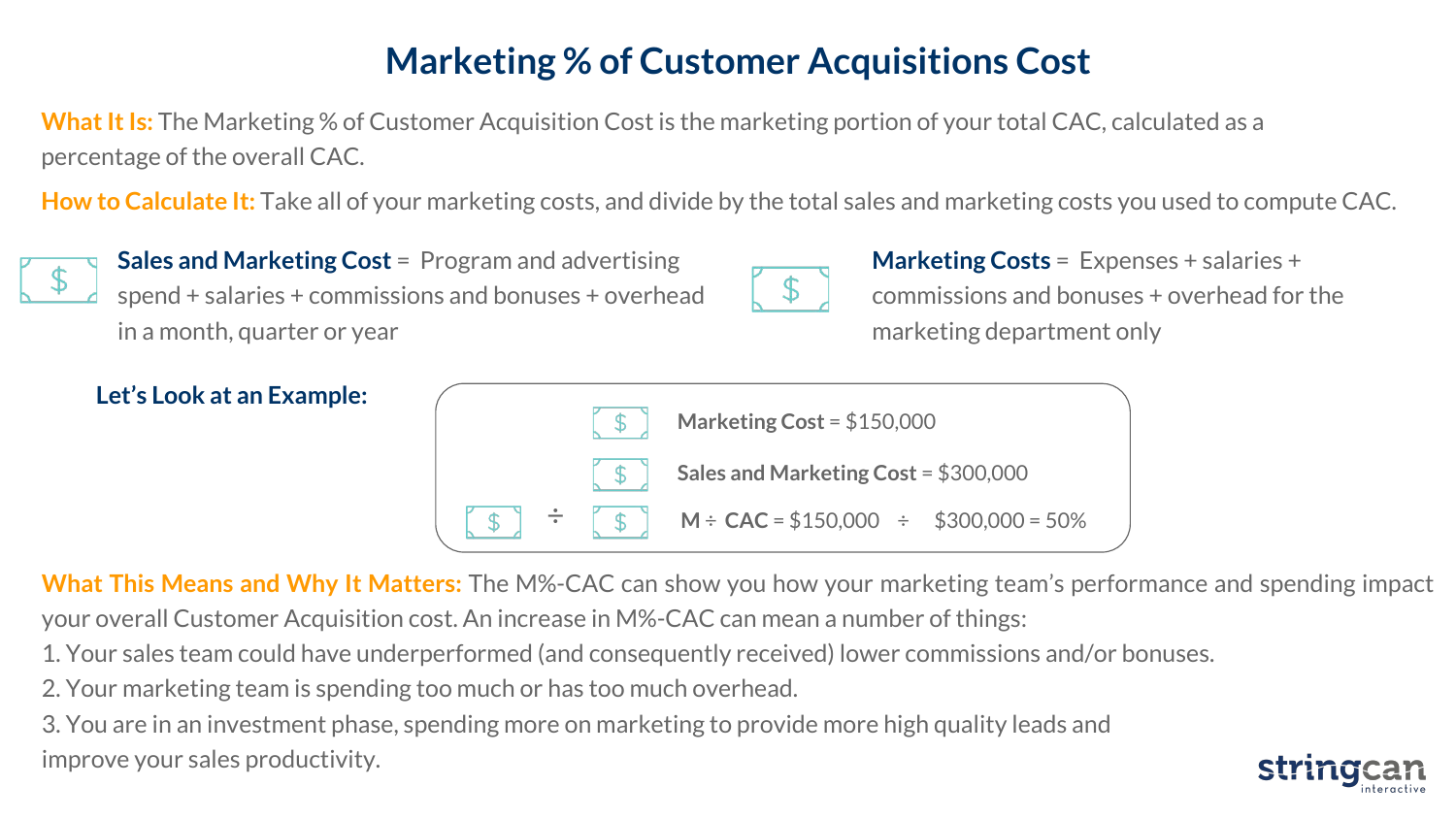#### **Ratio of Customer Lifetime Value to CAC (LTV:CAC)**

**What It Is:** The Ratio of Customer Lifetime Value to CAC is a way for companies to estimate the total value that your company derives from each customer compared with what you spend to acquire that new customer.

**How to Calculate It:** To calculate the LTV:CAC you'll need to compute the Lifetime Value, the CAC and find the ratio of the two.

> **Lifetime Value (LTV)** = (Revenue the customer pays in a period - gross margin) ÷ Estimated churn percentage for that customer

**Formula:** LTV:CAC

**Let's Look at an Example:**



**What This Means and Why It Matters:** The higher the LTV:CAC, the more ROI your sales and marketing team is delivering to your bottom line. However, you don't want this ratio to be too high, as you should always be investing in reaching new customers. Spending more on sales and marketing will reduce your LTV:CAC ratio, but could help speed up your total company growth.

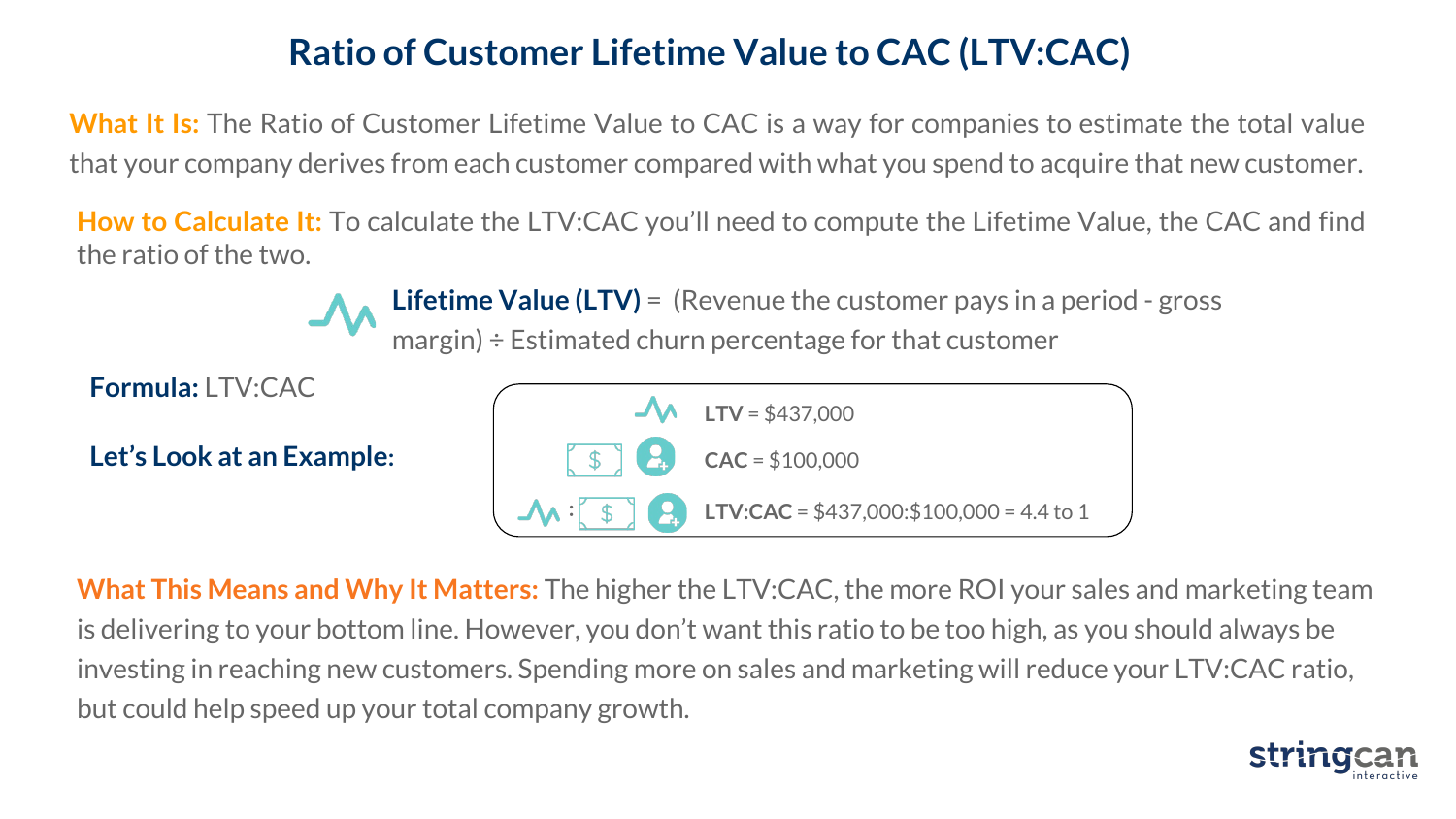#### **Time to Payback CAC**

**What It Is:** The Time to Payback CAC shows you the number of months it takes for your company to earn back the CAC it spent acquiring new customers.

**How to Calculate It:** You calculate the Time to Payback CAC by taking your CAC and dividing by your margin-adjusted revenue per month for your average new customer.

**Margin-Adjusted Revenue** = How much your customers pay on average per month

**Formula:** CAC ÷ Margin-Adjusted Revenue = Time to Payback CAC



**What This Means and Why It Matters:** In industries where your customers pay a monthly or annual fee, you normally want your Payback Time to be under 12 months. The less time it takes to payback your CAC, the sooner you can start making money off of your new customers. Generally, most businesses aim to make each new customer profitable in less than a year.

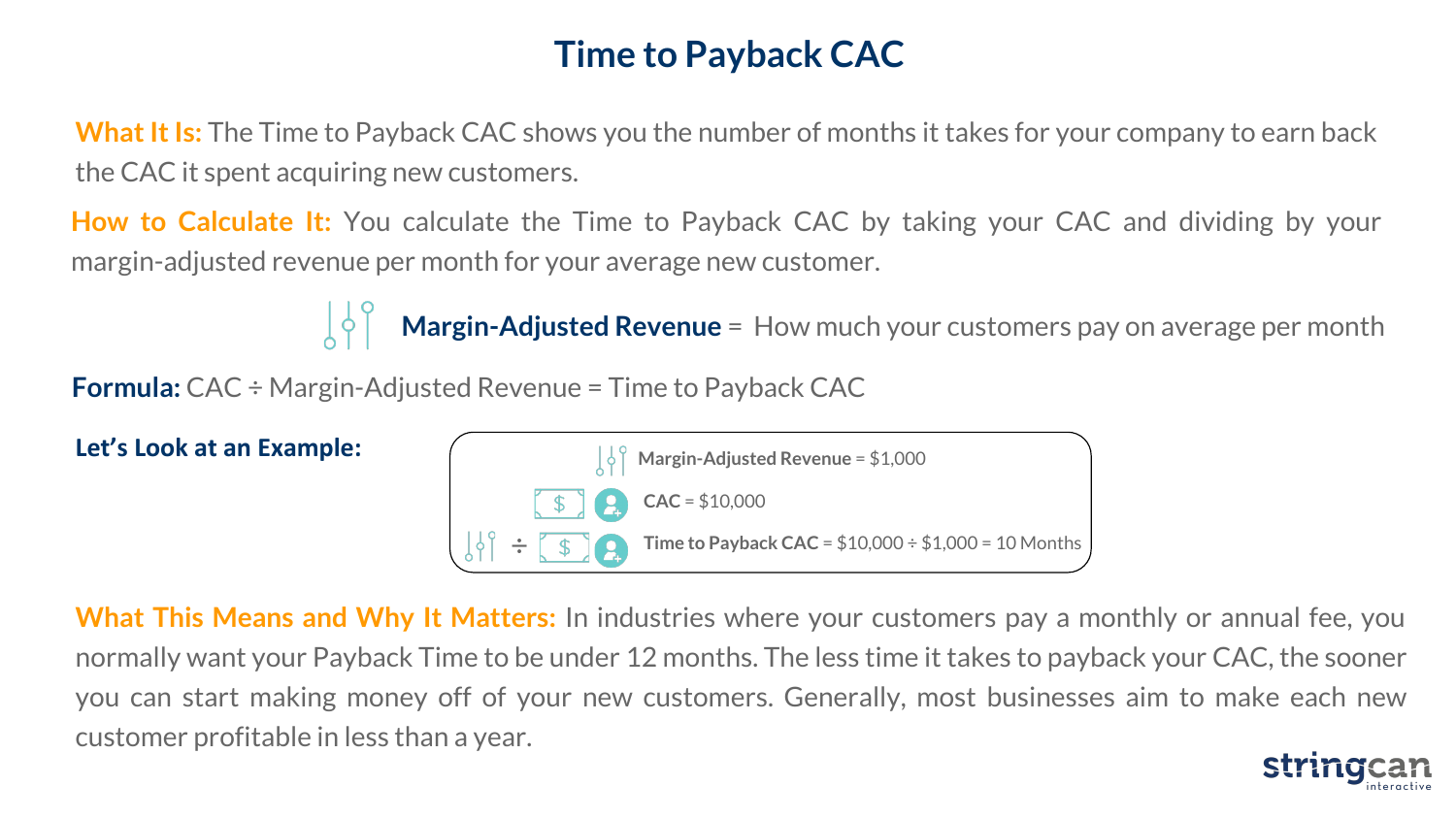#### **Marketing Originated Customer %**

**What It Is:** The Marketing Originated Customer % is a ratio that shows what new business is driven by marketing, by determining which portion of your total customer acquisitions directly originated from marketing efforts.

**How to Calculate It:** To calculate Marketing Originated Customer %, take all of the new customers from a period, and tease out what percentage of them started with a lead generated by your marketing team.

**Formula**: New customers started as a marketing lead / New customers in a month = Marketing Originated Customer %



**What This Means and Why It Matters:** This metric illustrates the impact that your marketing team's lead generation efforts have on acquiring new customers. This percentage is based on your sales and marketing relationship and structure, so your ideal ratio will vary depending on your business model. A company with an outside sales team and inside sales support may be looking at 20-40% Margin Originated Customer %, whereas a company with an inside sales team and lead focused marketing team might be at 40-80%.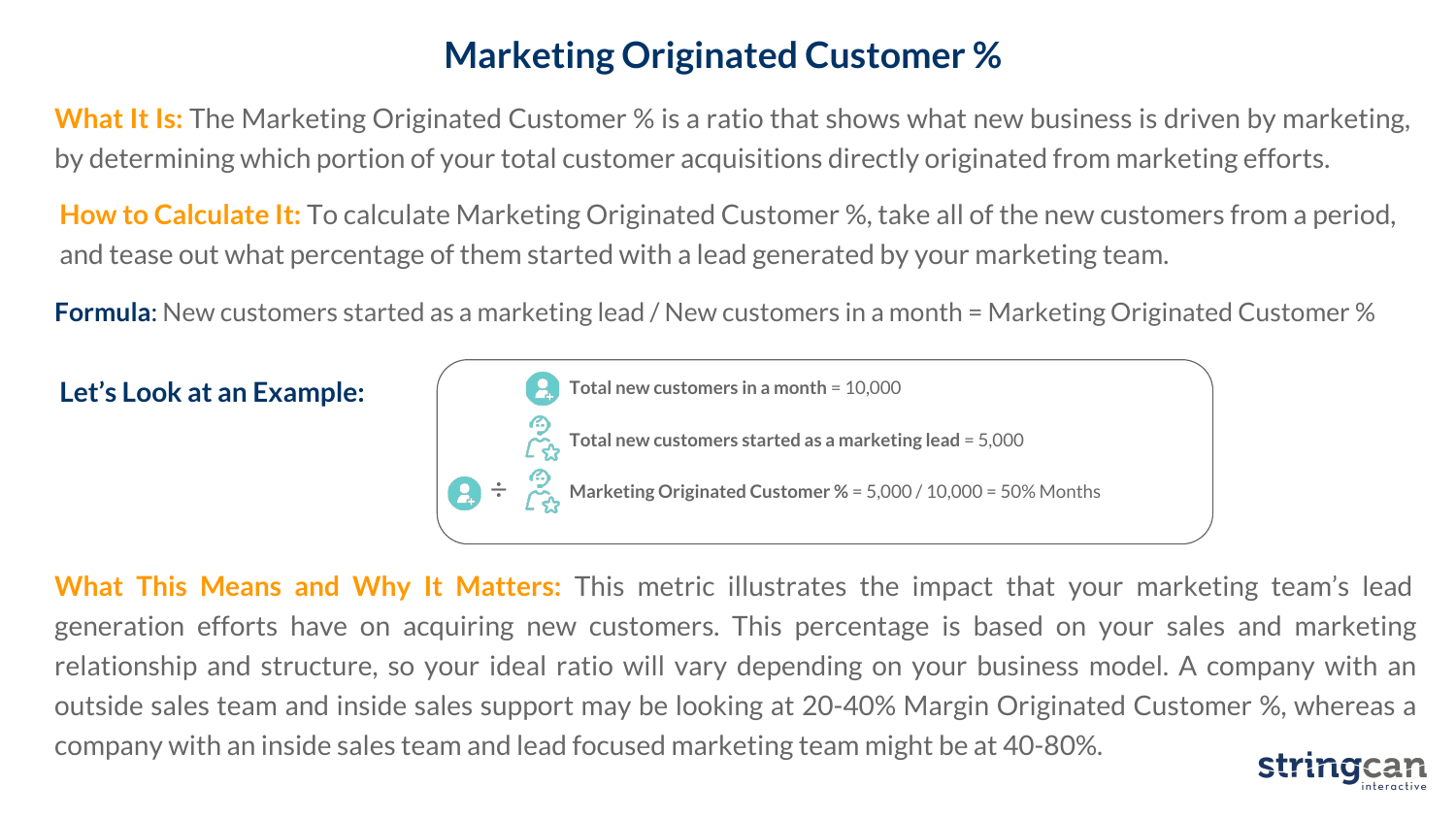#### **Marketing Influenced Customer %**

**What It Is:** The Marketing Influenced Customer % takes into account all of the new customers that marketing interacted with while they were leads, anytime during the sales process.

**How to Calculate It:** To determine overall influence, take all of the new customers your company accrued in a given period, and find out what % of them had any interaction with marketing while they were a lead.

**Formula:** Total new customers that interacted with marketing / Total new customers = Marketing Influenced Customer %



**What This Means and Why It Matters:** This metric takes into account the impact marketing has on a lead during their entire buying lifecycle. It can indicate how effective marketing is at generating new leads, nurturing existing ones, and helping sales close the deal. It gives your CEO or CFO a big-picture look into the overall impact that marketing has on the entire sales process.

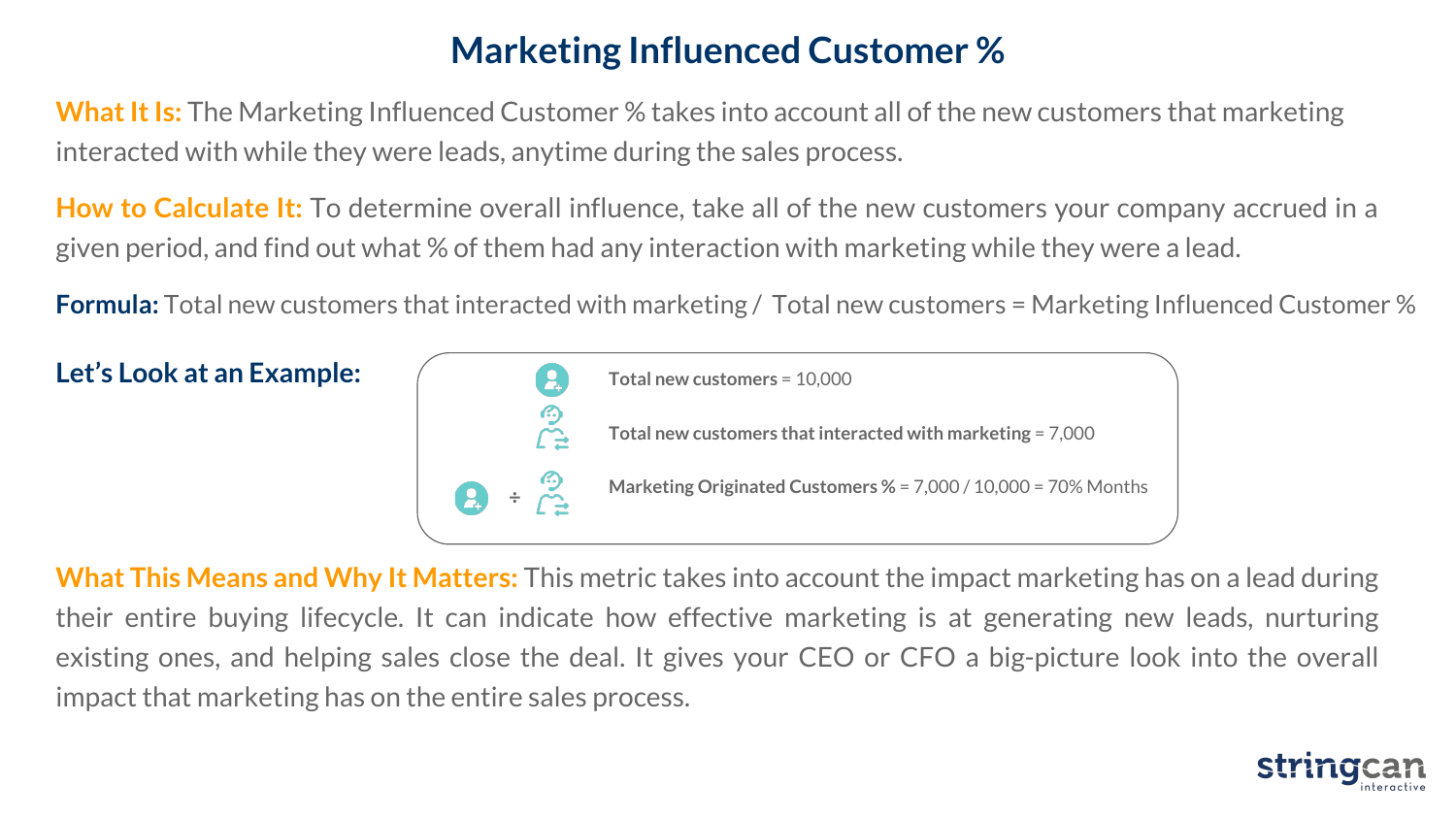## Conclusion.

As marketers, we track so many different data points to better understand what's working and what's not that it can become easy to lose sight of what's most important. Reporting on your business impact doesn't mean you should no longer pay attention to site traffic, social shares, and conversion rates. It simply means that when reporting your results to your executives, it's crucial to convey your performance in a way that your C-suite can get excited about.

Rather than talking about per-post Facebook engagement and other "softer" metrics, use the six metrics we detailed in this cheat sheet to report on how your marketing program led to new customers, lower customer acquisition costs, or higher customer lifetime values. When you can present marketing metrics that resonate with your decision-makers, you'll be in a much better position to make the case for budgets and strategies that will benefit your marketing team now and in the future.